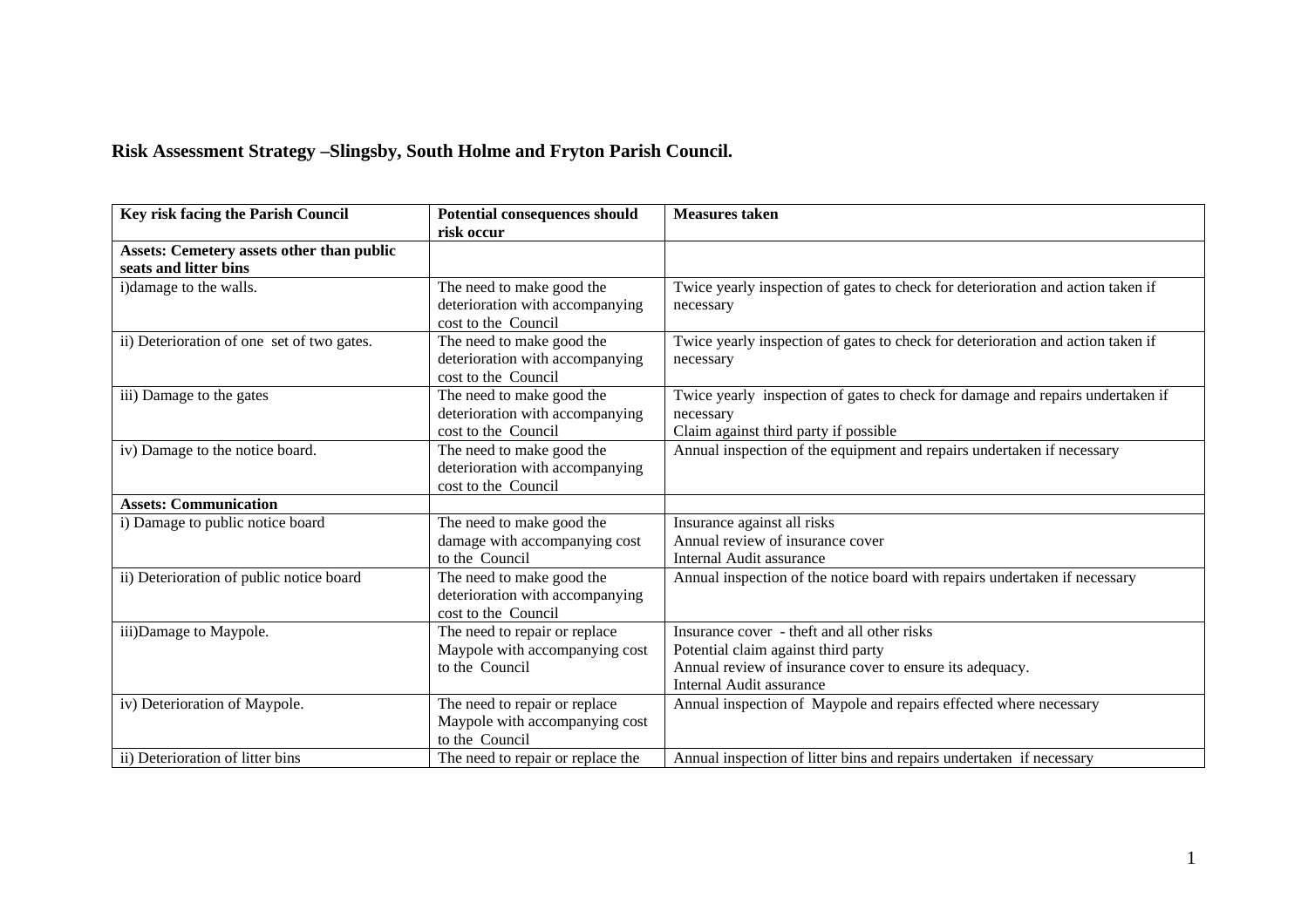|                                                                                                                                          | litter bin with accompanying cost<br>to the Council                                             |                                                                                                                                                                                          |
|------------------------------------------------------------------------------------------------------------------------------------------|-------------------------------------------------------------------------------------------------|------------------------------------------------------------------------------------------------------------------------------------------------------------------------------------------|
| iii) Damage to litter bins                                                                                                               | The need to repair or replace the<br>litter bin with accompanying cost<br>to the Council        | Insurance cover against all risks<br>Potential claim against third party<br>Annual review of insurance cover to ensure its adequacy.<br>Internal Audit assurance.                        |
| <b>Assets: "Other property" as per Insurance</b><br>schedule                                                                             |                                                                                                 |                                                                                                                                                                                          |
| i) Theft of any/all other property                                                                                                       | The need to replace the other<br>property with accompanying cost<br>to the Council              | Insurance of other property against theft.<br>Internal Audit assurance.                                                                                                                  |
| <b>Assets: Public seats</b>                                                                                                              |                                                                                                 |                                                                                                                                                                                          |
| i) Theft of public seat.                                                                                                                 | The need to replace the seat with<br>accompanying cost to the Council                           | Seats are anchored to make it more difficult to remove them.<br>Insurance of seat against theft.<br>Internal Audit assurance.                                                            |
| ii) Deterioration of public seats                                                                                                        | The need to repair or replace<br>public seats with accompanying<br>cost to the Council          | Annual inspection of seats and repairs effected where necessary                                                                                                                          |
| iii) Damage to public seats                                                                                                              | The need to repair or replace<br>public seats with accompanying<br>cost to the Council          | Insurance cover - theft and all other risks<br>Potential claim against third party<br>Annual review of insurance cover to ensure its adequacy.<br>Internal Audit assurance.              |
| <b>Assets: Street lighting (See listing in Assets</b><br>folder for location)                                                            |                                                                                                 |                                                                                                                                                                                          |
| i) Potential damage to vehicles and harm to<br>members of the public from cracked columns,<br>loose bowls, rusty bracket connections etc | Potential claim against the<br>Council                                                          | Annual inspection of columns and units by Street Lighting Maintenance contractor<br>and repairs undertaken if necessary<br>Public liability insurance<br><b>Internal Audit assurance</b> |
| ii) Third party damage to column or bracket                                                                                              | The need to replace or repair the<br>column or bracket with<br>accompanying cost to the Council | Action taken against the party or parties responsible to recover costs of replacement<br>or repair                                                                                       |
| <b>Safety in the Cemetery</b>                                                                                                            |                                                                                                 |                                                                                                                                                                                          |
| i) Member of the public injures himself through                                                                                          | Potential claim against the                                                                     | Check paths every three months to ensure that members of the public can use it in                                                                                                        |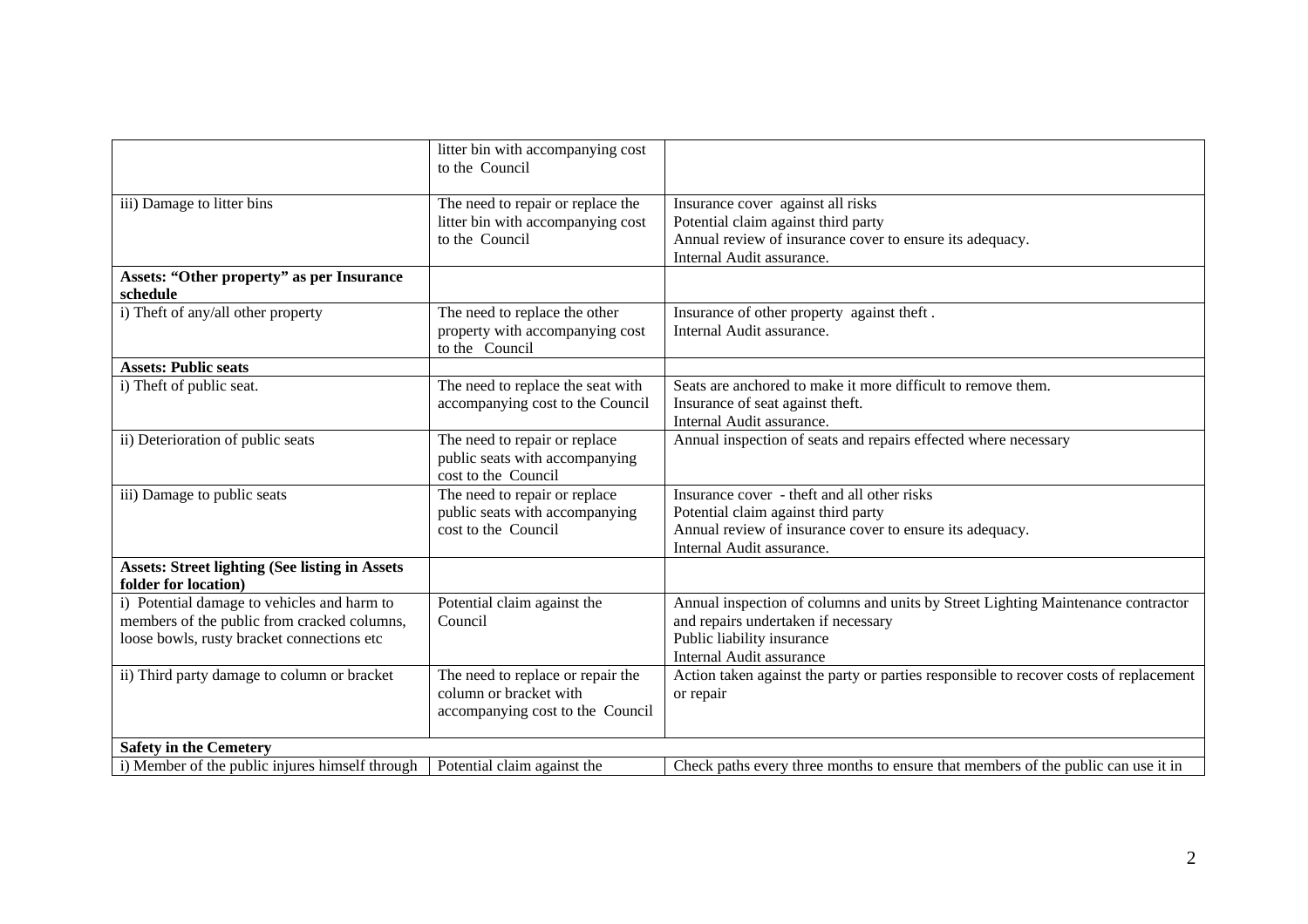| falling on the path                           | Council                          | safety.                                                                                |
|-----------------------------------------------|----------------------------------|----------------------------------------------------------------------------------------|
|                                               |                                  | Insure Council against public liability                                                |
| ii) Member of the public injures himself      | Potential claim against the Town | Check ground every three months to identify depressions in grounds and level up as     |
| through unevenness of ground                  | Council                          | soon as possible.                                                                      |
|                                               |                                  | Insure Council against public liability                                                |
| iii) Member of the public injures himself     | Potential claim against the      | Inform purchasers of grave spaces of their obligation to ensure the stability of grave |
| because of unstable grave furniture.          | Council                          | furniture and their liability in law.                                                  |
|                                               |                                  | Insure Council against public liability                                                |
| iv) Member of the public injures himself      | Potential claim against the      | Ensure sufficient and evenly spaced number of cuts through the growing season          |
| because of an obstacle concealed in the grass | Council                          | and instruct Contractor to remove any obstacles found in the cutting area.             |
|                                               |                                  | Insure Council against public liability                                                |
| v) Accident to Grounds Maintenance Contractor |                                  | Ensure that contractors fully understand the health and safety regulations that        |
|                                               |                                  | govern their activities.                                                               |
| The Parish Council's Finances                 |                                  |                                                                                        |
| i) Financial Prudence and Probity (excluding  | Potential damage to Council      | Ensuring the adequacy of annual precept within sound budgetary arrangements            |
| points covered in Fraudulent Activity and     | reputation                       | Regular budgetary monitoring statements                                                |
| Money below)                                  |                                  | Regular scrutiny of financial records and proper arrangements for the approval of      |
|                                               |                                  | expenditure                                                                            |
|                                               |                                  | Regular returns to the Inland Revenue and of Vat                                       |
|                                               |                                  | Internal Audit assurance                                                               |
| ii) Fraudulent activity                       | <b>Financial</b> loss            | The two councillor signatories to each cheque to check invoices before signing         |
|                                               |                                  | cheques and initialing stubs                                                           |
|                                               |                                  | Council to ratify cheques and authorize payments at Ordinary meetings.                 |
|                                               |                                  | Councillors' Audit to check invoices against appropriate cheque stubs and the          |
|                                               |                                  | entries in current account statement and cash book for accuracy re payments            |
|                                               |                                  | Internal Auditor to check Vat entries on invoices against Vat to be claimed from       |
|                                               |                                  | Customs and Excise and amount received as recorded in the current account              |
|                                               |                                  | statement                                                                              |
|                                               |                                  | Keep proper records in accordance with statutory requirements and follow               |
|                                               |                                  | <b>Financial Regulations</b>                                                           |
|                                               |                                  | Regular returns to the Inland Revenue                                                  |
|                                               |                                  | Insurance cover                                                                        |
|                                               |                                  | Internal Audit assurance                                                               |
| iii) Money                                    | Losses excluded under fraudulent | No Petty Cash.                                                                         |
|                                               | activity above                   | Cheques and other non-negotiable money banked usually banked on day of arrival         |